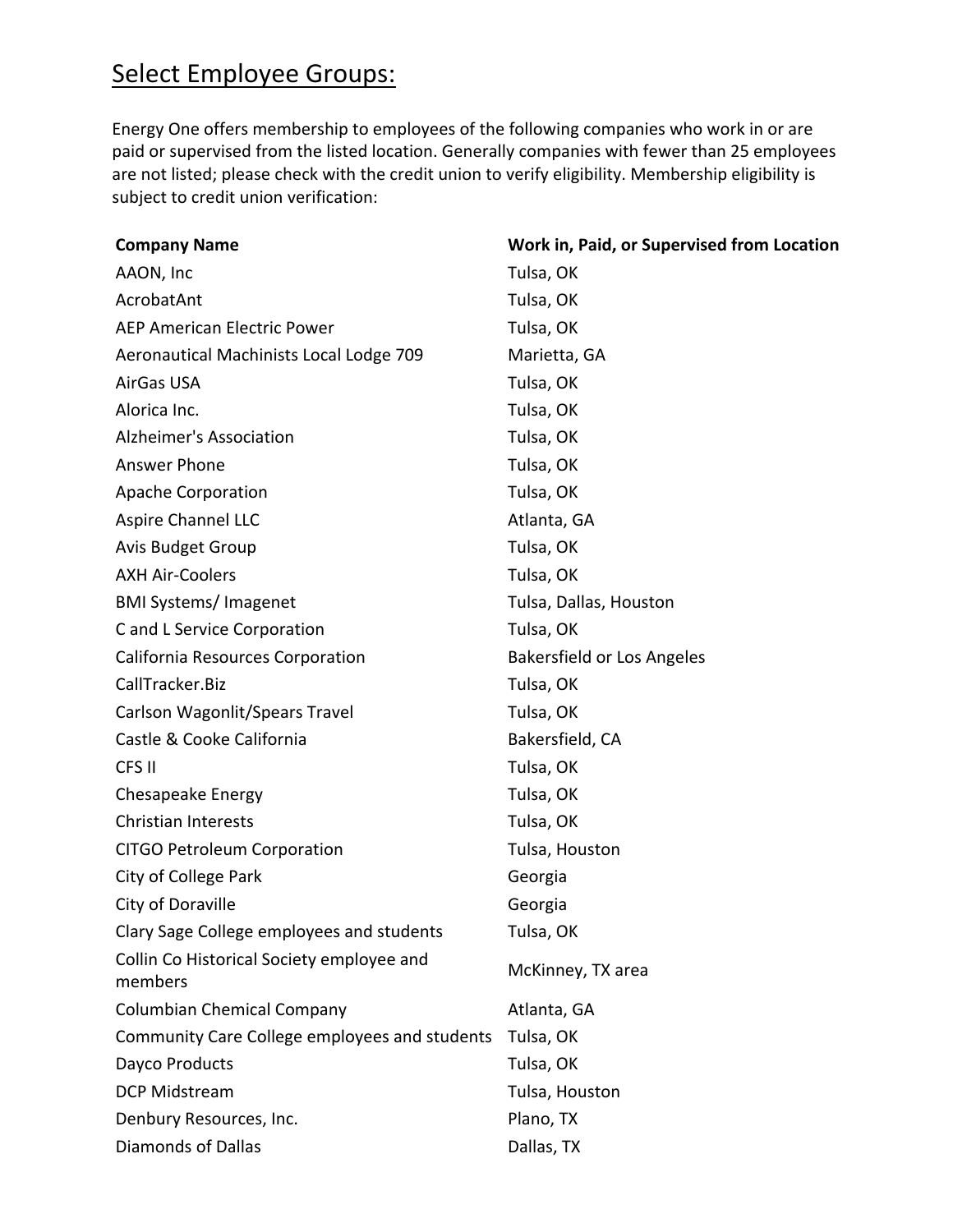DIRECTV DLA Piper‐ attorneys Drummond Law, PLLC Tulsa, OK Durez Addison, TX Dynegy **Houston, TX** Eco-Maxx College Park, GA Effingham Board of Education Springfield, GA Effingham County Board of Commissioners Springfield, GA Effingham County Schools Springfield, GA Effingham Health System Springfield, GA Elk Camp Energy Dallas, TX Elk Camp 2 Dallas, TX Encore Enterprises **Dallas**, TX ENGlobal Engineering Tulsa, OK Enplas Marietta, GA Epic Midstream LLC **Kennesaw/ Savannah, GA** Explorer Pipeline Tulsa, OK G4S Wackenhut Tulsa, OK Gene's Plumbing College Park, GA Georgia Tank Lines **Georgia** Georgia Geotrace Technologies **Houston, Richardson** Guardian Security/Central Security Group Tulsa, OK HireRight Tulsa, OK Holmes Organisation **Tulsa, OK** IP UtiliNET College Park, GA Junior Achievement of Greater Tulsa Tulsa, OK Kilkenny's Irish Pub Tulsa, OK Koch Materials Tulsa, OK Koll Management Tulsa, OK LaserWorks Tulsa, OK Life Senior Services Tulsa, OK Linde BOC Process Plants LLC Tulsa, OK LS Power Houston, TX LynnCo Supply Chain Solutions Tulsa, OK Matthew P. Hogan and Associates Pooler, GA McQueen, Rains and Tresch Tulsa, OK Medicorp, P.A. Sandbook and the Medicorp, P.A. Houston, TX Mental Health Association Tulsa, OK Mondo's LLC **Tulsa**, OK Morris-Griffin Corporation Tulsa, OK

Tulsa, OK Oklahoma, Texas, Georgia, California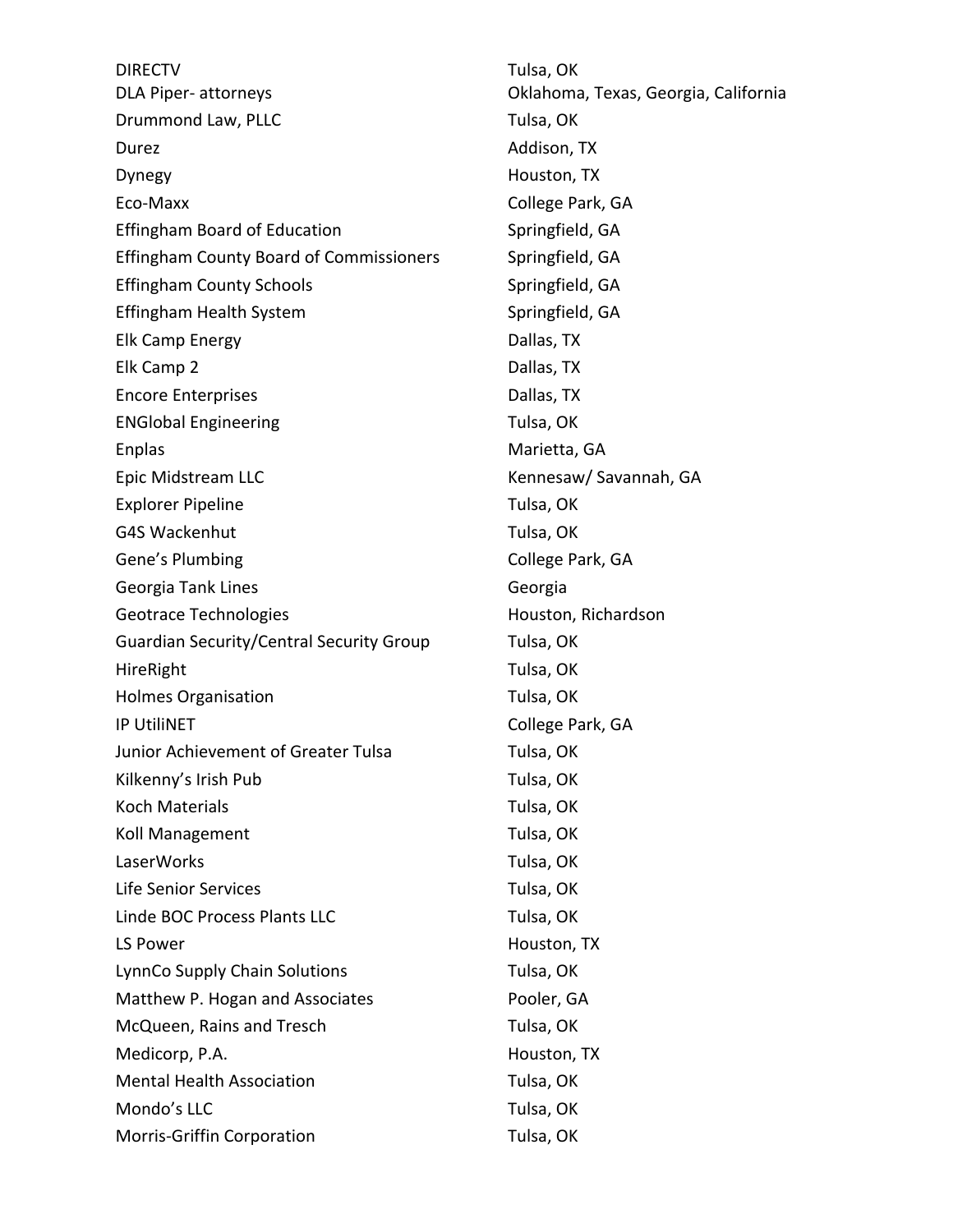| Mulder Companies/Kaffe Bona                                        | Tulsa, OK                                                  |  |
|--------------------------------------------------------------------|------------------------------------------------------------|--|
| <b>National Data Corporation</b>                                   | Tulsa, OK                                                  |  |
| <b>National Minority Truckers Association</b>                      | College Park, GA                                           |  |
| <b>NuStar Axeon</b>                                                | Oklahoma, Texas, Georgia                                   |  |
| <b>NuStar GP</b>                                                   | San Antonio, TX                                            |  |
| Occidental Petroleum Corporation                                   | Tulsa, Houston, Dallas, Los Angeles,<br><b>Bakersfield</b> |  |
| <b>OCI Chemical Corporation</b>                                    | Marietta, GA                                               |  |
| <b>Oklahoma NeuroSpecialty Hospital</b>                            | Tulsa, OK                                                  |  |
| Oklahoma Surgical Hospital                                         | Tulsa, OK                                                  |  |
| Oklahoma Technical College                                         | Tulsa, OK                                                  |  |
| Oral Roberts University-employees, faculty,<br>students            | Tulsa, OK                                                  |  |
| Overseer of GEC                                                    | Decatur, GA                                                |  |
| Owen Mumford                                                       | Marietta, GA                                               |  |
| Paragon Films                                                      | Broken Arrow, OK                                           |  |
| Parker Drilling                                                    | Houston, TX                                                |  |
| Paul Mitchell the School                                           | Tulsa, OK                                                  |  |
| <b>PDVSA Services</b>                                              | Houston, TX                                                |  |
| Petrohawk Energy - Tulsa                                           | Tulsa, OK                                                  |  |
| <b>Phoenix Communities</b>                                         | College Park, GA                                           |  |
| <b>Professional Sales Associates</b>                               | Marietta, GA                                               |  |
| <b>Quail Tools</b>                                                 | Houston, TX                                                |  |
| <b>Quest Elevator</b>                                              | Tulsa, OK                                                  |  |
| <b>Questar Exploration</b>                                         | Tulsa, OK                                                  |  |
| QuikTrip Corp Tulsa, OK                                            | Nationwide                                                 |  |
| RAMCO Oil & Gas Ratchford                                          | Springfield, GA                                            |  |
| Law Firm                                                           | Tulsa, OK                                                  |  |
| Road Science, LLC                                                  |                                                            |  |
| Savage, O'Donnell, Affeldt, Weintraub &                            | Tulsa, OK                                                  |  |
| Johnson                                                            |                                                            |  |
| SemGroup                                                           | Tulsa, OK                                                  |  |
| Shell Oil Co.                                                      | All locations                                              |  |
| <b>Slim Haney Machining</b>                                        | Tulsa, OK                                                  |  |
| Smart Enterprises International, LLC                               | Atlanta, GA                                                |  |
| Sulphur River Energy                                               | Dallas, TX                                                 |  |
| Susan G. Komen for the Cure                                        | Dallas, TX                                                 |  |
| employees T. D. Williamson, Inc.                                   | Tulsa, OK                                                  |  |
| <b>Targa Resources</b>                                             | Houston, TX                                                |  |
| The Trust Company of Oklahoma                                      | Tulsa, OK                                                  |  |
| Time Bandits RX Inc.                                               | Glenpool, OK                                               |  |
| Tulsa Historical Society employees and members<br>Up Entertainment | Tulsa, OK<br>Atlanta, GA                                   |  |